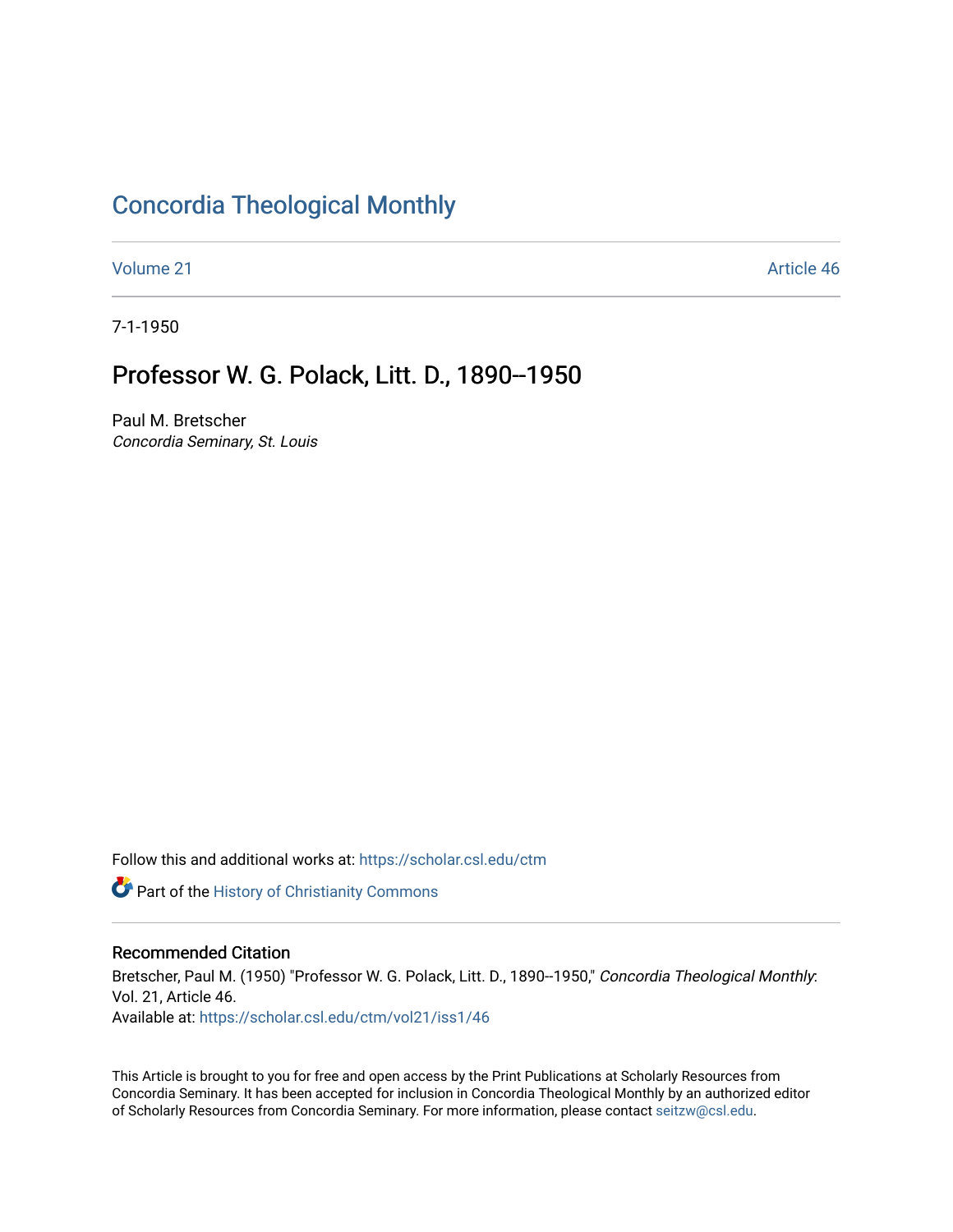# Concordia Theological Monthly

#### VOL. XXI

#### **JULY 1950**

**No.7** 

 $\mathbf{1}$ 

# W. Gustave Polack, 1890–1950

TN the passing of Professor W. G. Polack on June 5 of this year, Concordia Theological Seminary, St. Louis, and our entire Synod lost one of its ablest Christian leaders. The Lord had endowed Dr. Polack with a variety of gifts. He had given him a discerning mind, a courageous heart, an evangelical outlook, a facile pen, an intense love for the Church, and an unflagging zeal to promote the cause of his Savior. Fastidious in appearance, calm and suave in speech, considerate of the opinions of others, aware of his own sins and inadequacies, yet wholly committed to the grace of God which appeared in our Lord Jesus Christ, Dr. Polack left an abiding impression on all who learned to know him.

Professor Polack came to the Seminary in 1925 to teach church history. He soon displayed a special interest in the history of Lutheranism in America and of the Missouri Synod in particular. To provide an outlet for his research studies in the history of our Church, he founded soon after coming to the Seminary the Concordia Historical Institute Ouarterly and was its editor until a short time before his final illness. At the same time he contributed many articles dealing with historical matters to the Lutheran Witness, on whose editorial staff he served since 1925, to the CON-CORDIA THEOLOGICAL MONTHLY, the Walther League Messenger, the American Lutheran, and other church papers. At the time of his death he was editor in chief of the Concordia Historical Series, which he envisioned as a set of scholarly monographs dealing with the most significant developments in the history of the Missouri Synod. Some of his books and pamphlets on church and missions are the following: John Eliot, 1926; David Livingstone, 1929; Into All the World, 1930; Story of Luther, 1931 (3d edition, 1947); The Story of C. F. W. Walther (3d edition, 1947); Fathers and

 $31$